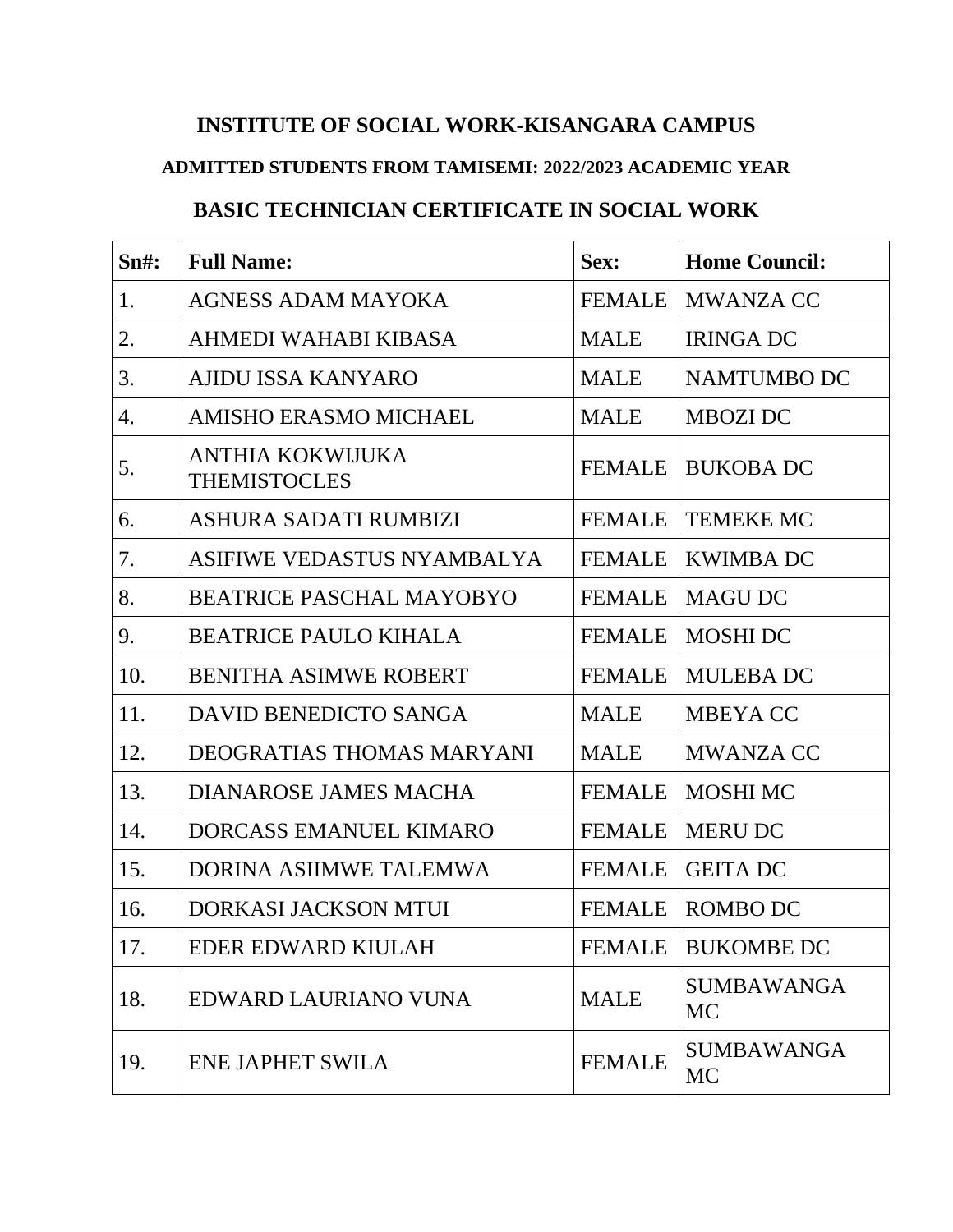| Sn#: | <b>Full Name:</b>               | Sex:          | <b>Home Council:</b>    |
|------|---------------------------------|---------------|-------------------------|
| 20.  | <b>EVITHA ELIASI TUSIME</b>     | <b>FEMALE</b> | <b>KARAGWE DC</b>       |
| 21.  | FABIANO MAPALALA LUGANDA        | <b>MALE</b>   | <b>NZEGATC</b>          |
| 22.  | <b>FADHILI TONINO CHONYA</b>    | MALE          | <b>MUFINDI DC</b>       |
| 23.  | FAHARUDINI AZIZI MOHAMED        | <b>MALE</b>   | <b>BUKOBA MC</b>        |
| 24.  | FAUSTA MATHAYO KARERA           | <b>FEMALE</b> | <b>MBULU DC</b>         |
| 25.  | <b>GIDION MABELE MALAKI</b>     | <b>MALE</b>   | <b>SENGEREMA DC</b>     |
| 26.  | HADIJA SHABANI MBARUKU          | <b>FEMALE</b> | <b>MUHEZA DC</b>        |
| 27.  | HALIMA MOHAMEDI KAENZA          | <b>FEMALE</b> | <b>RUANGWA DC</b>       |
| 28.  | <b>HAPPYNESS GEORGE LUTAHE</b>  | <b>FEMALE</b> | <b>IFAKARA TC</b>       |
| 29.  | HILALY LEUGUDE MNG'ONG'O        | <b>MALE</b>   | <b>NJOMBE TC</b>        |
| 30.  | <b>HUSNA SALIM MWAIMU</b>       | <b>FEMALE</b> | <b>IFAKARA TC</b>       |
| 31.  | <b>HUSSEIN OMARY MWENDA</b>     | <b>MALE</b>   | <b>KYELADC</b>          |
| 32.  | <b>IREENE JOHN NTANGA</b>       | <b>FEMALE</b> | <b>NYASA DC</b>         |
| 33.  | <b>IRENE JEREMIAH CHING'ORO</b> | <b>FEMALE</b> | <b>MEATU DC</b>         |
| 34.  | <b>ISACK PROSPER MANDALASI</b>  | MALE          | <b>MBEYACC</b>          |
| 35.  | <b>JANETH YONA ENOCK</b>        | <b>FEMALE</b> | <b>SUMBAWANGA</b><br>MC |
| 36.  | <b>JENIFA PRISCUS MALLYA</b>    | <b>FEMALE</b> | <b>MOSHI DC</b>         |
| 37.  | <b>JOSEPH FESTO SABUNI</b>      | <b>MALE</b>   | <b>MWANZA CC</b>        |
| 38.  | <b>KASIMU NDUWA SARAI</b>       | <b>MALE</b>   | <b>TANGA CC</b>         |
| 39.  | <b>KERIDA JOHN SUMINYINDA</b>   | <b>FEMALE</b> | DODOMA CC               |
| 40.  | <b>KEZIA JAPHET MOHAMED</b>     | <b>FEMALE</b> | <b>SINGIDA DC</b>       |
| 41.  | LEVINA RAMSO ROBERT             | <b>FEMALE</b> | <b>MWANZA CC</b>        |
| 42.  | LILIAN KENNEDY DAUDI            | <b>FEMALE</b> | <b>ILEMELA MC</b>       |
| 43.  | MAGRETH MICHAEL SHAMATILIGA     | <b>FEMALE</b> | <b>ILALA MC</b>         |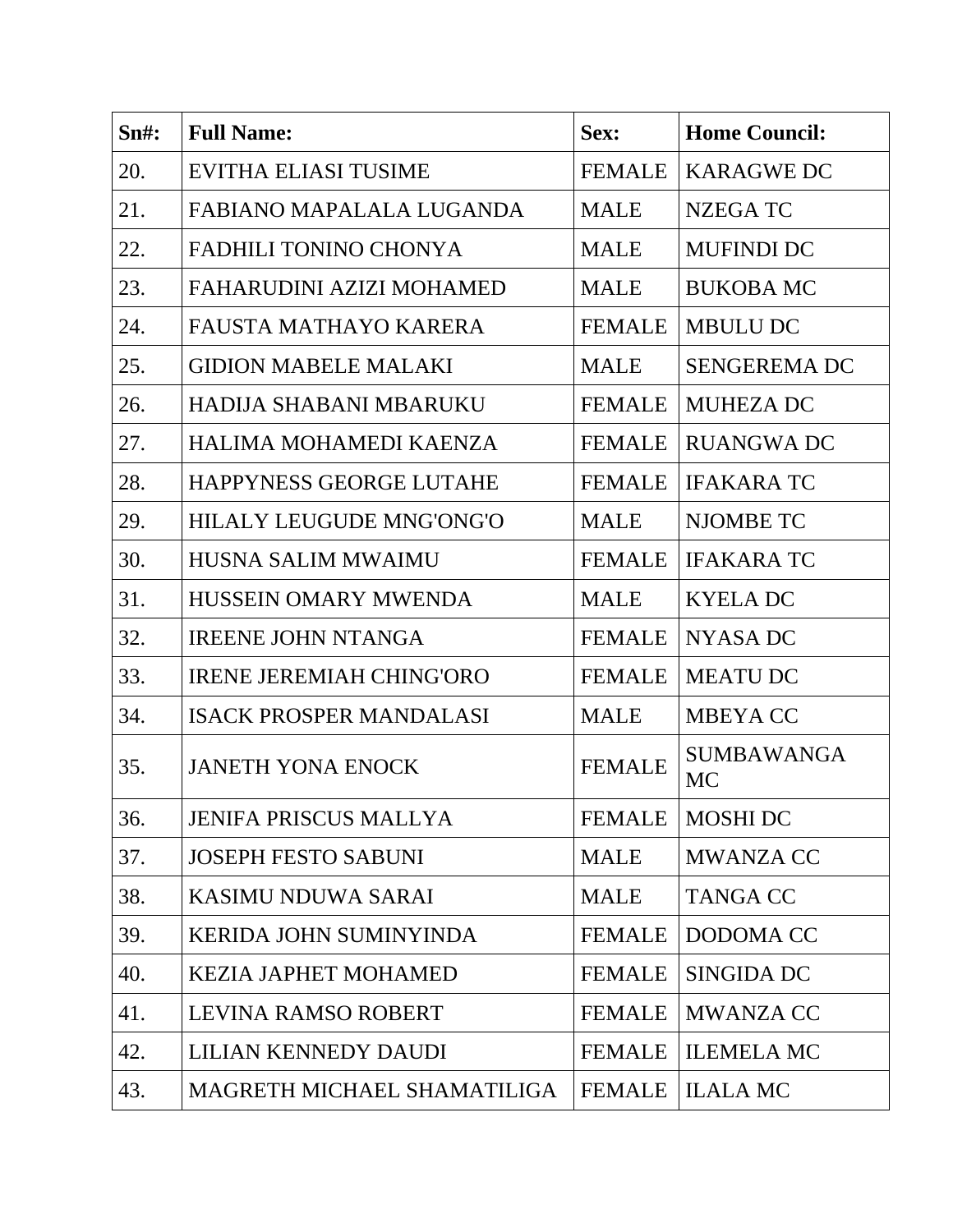| S <sub>n#</sub> : | <b>Full Name:</b>             | Sex:          | <b>Home Council:</b> |
|-------------------|-------------------------------|---------------|----------------------|
| 44.               | <b>MAGRETH THOMAS BUNDALA</b> | <b>FEMALE</b> | <b>IGUNGA DC</b>     |
| 45.               | <b>MARIAM HAMISI HUSSEIN</b>  | <b>FEMALE</b> | <b>ILALA MC</b>      |
| 46.               | <b>MARTHA ISAYA LAIZER</b>    | <b>FEMALE</b> | <b>MONDULI DC</b>    |
| 47.               | <b>MARY ATHANAS KALOLI</b>    | <b>FEMALE</b> | <b>KWIMBA DC</b>     |
| 48.               | MOHAMEDI TITO MCHOPA          | <b>MALE</b>   | <b>NACHINGWEA DC</b> |
| 49.               | <b>MOLEN JACKSON MWITEWE</b>  | <b>FEMALE</b> | <b>GAIRO DC</b>      |
| 50.               | MUHIDINI AHMADI ANDREA        | MALE          | KIGOMA UJIJI MC      |
| 51.               | MWANAHAZINA SALUMU ALLY       | <b>FEMALE</b> | <b>HANDENI DC</b>    |
| 52.               | NANCY AKLEY SHAYO             | <b>FEMALE</b> | <b>ARUSHA CC</b>     |
| 53.               | NAOMI MISEYEKI MITESHELI      | <b>FEMALE</b> | <b>ARUSHA DC</b>     |
| 54.               | <b>NASABI ADAMU RONKO</b>     | <b>FEMALE</b> | KONDOA DC            |
| 55.               | NAYERA LEONADI KABUGUMILA     | <b>FEMALE</b> | <b>KARAGWE DC</b>    |
| 56.               | NORAH ALLY MHANDO             | <b>FEMALE</b> | <b>MUHEZA DC</b>     |
| 57.               | NYANGETA JOSEPHAT ABDON       | <b>FEMALE</b> | <b>BUNDA TC</b>      |
| 58.               | <b>OMARY HAMISI RWAMBO</b>    | <b>MALE</b>   | <b>UBUNGO MC</b>     |
| 59.               | PRISCA REHEMA NGANI           | <b>FEMALE</b> | NYASA DC             |
| 60.               | RAHEL GODI NJAVIKE            | <b>FEMALE</b> | <b>MBOZI DC</b>      |
| 61.               | REBEKA JACOB SALLU            | <b>FEMALE</b> | <b>SHINYANGA MC</b>  |
| 62.               | REHEMA AYOUB NGWEMA           | <b>FEMALE</b> | <b>TEMEKE MC</b>     |
| 63.               | REHEMA JUMA MWAGO             | <b>FEMALE</b> | <b>MKURANGA DC</b>   |
| 64.               | ROSEMARY BERNARD MBILO        | <b>FEMALE</b> | <b>SONGEA MC</b>     |
| 65.               | <b>SALMA ALLY RASHIDI</b>     | <b>FEMALE</b> | <b>TEMEKE MC</b>     |
| 66.               | <b>SALMA NASIBU KIMARO</b>    | <b>FEMALE</b> | <b>MERU DC</b>       |
| 67.               | <b>SALMA RAMADHANI IDDY</b>   | <b>FEMALE</b> | <b>IRINGA MC</b>     |